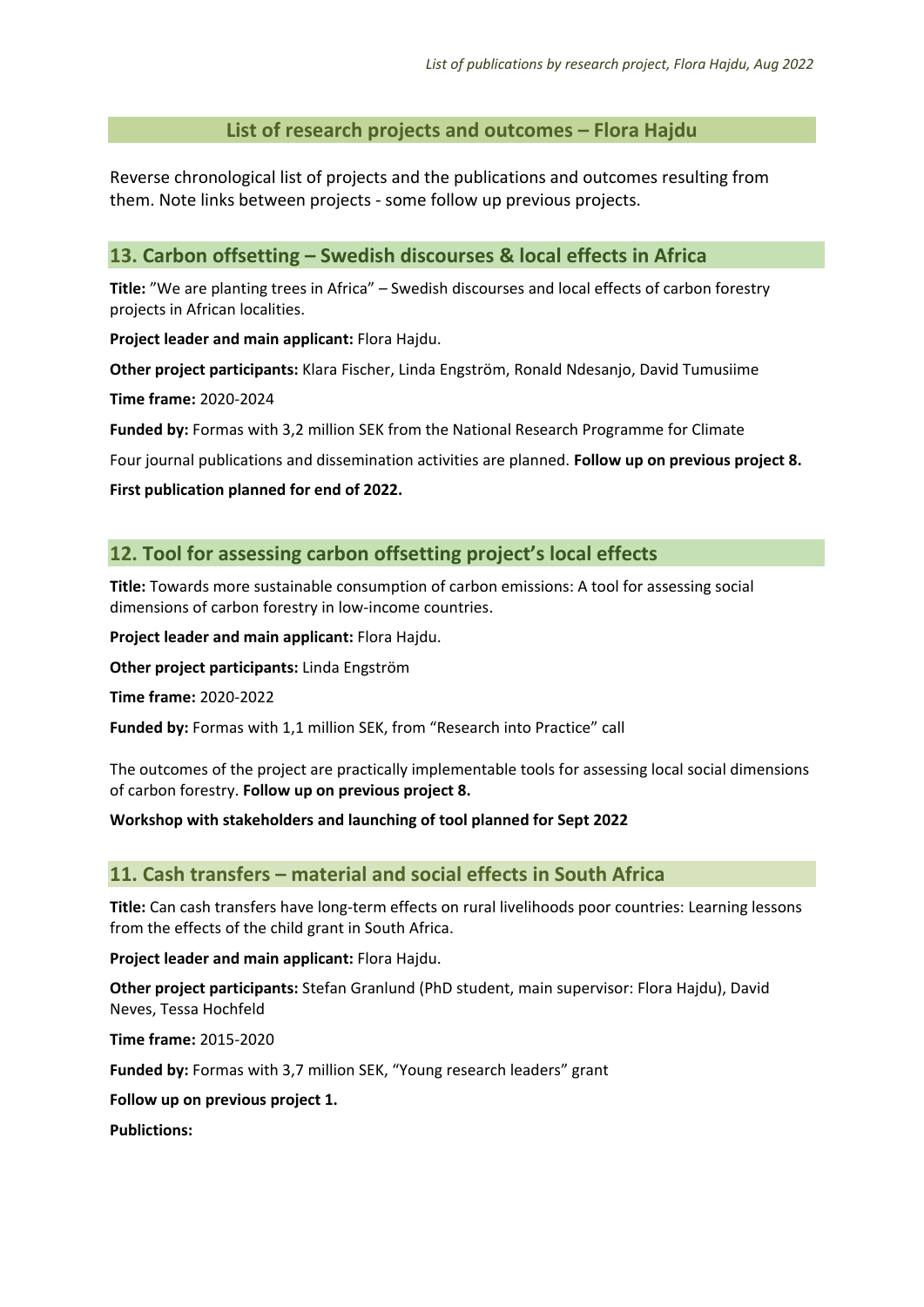- 1. **Hajdu F**, Granlund S, Neves D, Hochfeld T, Amuakwa-Mensah F, and Sandström E. 2020. Cash transfers for sustainable rural livelihoods? Examining the long-term productive effects of the Child Support Grant in South Africa. *World Development Perspectives*. DOI: 10.1016/j.wdp.2020.100227
- 2. **Hajdu F**, Neves D, Granlund S. 2020. Changing livelihoods in rural Eastern Cape, South Africa (2002-2016): Diminishing employment and expanding social protection. *Journal of Southern African Studies.* 46 (4) DOI: 10.1080/03057070.2020.1773721
- 3. Granlund, S and Hochfeld, T. 2019. 'That Child Support Grant Gives Me Powers' Exploring Social and Relational Aspects of Cash Transfers in South Africa in Times of Livelihood Change. Journal of Development Studies. DOI: 10.1080/00220388.2019.1650170
- 4. Granlund, Stefan. 2022. "'They Are Not Leaving Without Their Money': Exploring Encounters With the State Through Cash Transfers in the Rural Eastern Cape, South Africa". *Southern African Journal of Social Work and Social Development* 34 (1). [https://doi.org/10.25159/2708-9355/9052.](https://doi.org/10.25159/2708-9355/9052)

**Final stakeholder seminar** of the project held at ECSECC, East London, South Africa, November 2018.

**PhD student** Stefan Granlund (main supervisor: Flora Hajdu) published his dissertation connected to the project in March 2020:<https://pub.epsilon.slu.se/10406/>. The thesis was later developed into a Development Dissertation Brief: [https://eba.se/wp](https://eba.se/wp-content/uploads/2020/08/DDB_2020_06_Granlund_WEBB.pdf)[content/uploads/2020/08/DDB\\_2020\\_06\\_Granlund\\_WEBB.pdf](https://eba.se/wp-content/uploads/2020/08/DDB_2020_06_Granlund_WEBB.pdf)

### **10. Cash transfers and generational relations, Lesotho & Malawi**

**Title:** Social cash transfers, generational relations and youth poverty trajectories in rural Lesotho and Malawi.

**Project leader and main applicant:** Nicola Ansell, Brunel University

**Other project participants:** Flora Hajdu, Lorraine van Blerk, Elsbeth Robson, Evance Mwathunga, Thandie Hlabana.

**Time frame:** 2015-2020

**Funded by:** ESRC/DFID, UK.

#### **Five planned publications, first estimated in 2022.**

1. Robson, E & Ansell, N; **Hajdu, F**; Hemsteede, R; Hlabana, T; Mwathunga, E; & van Blerk, L. 2020. 'Questions about compensation' in P. Alderson and V. Morrow (2nd edition) *The Ethics of Research with Children and Young People: A Practical Handbook* SAGE, London. Pp. 84-85.

**Project report published:** Ansell N, van Blerk L, Robson E, **Hajdu F**, Mwathunga E, Hlabana T and Hemsteede R 2019 "Social cash transfers, generational relations and youth poverty trajectories in rural Lesotho and Malawi", Brunel University London, available at [https://internt.slu.se/globalassets/ew/org/inst/\\_sol/lag/lagdocs/socialcashtransfer\\_report.pdf](https://internt.slu.se/globalassets/ew/org/inst/_sol/lag/lagdocs/socialcashtransfer_report.pdf)

**Final stakeholder seminars** from the project held in Lilongwe, Malawi, June 2018, Maseru, Lesotho, April 2018, and London, UK, January 2019.

**Follow up on previous project 2.**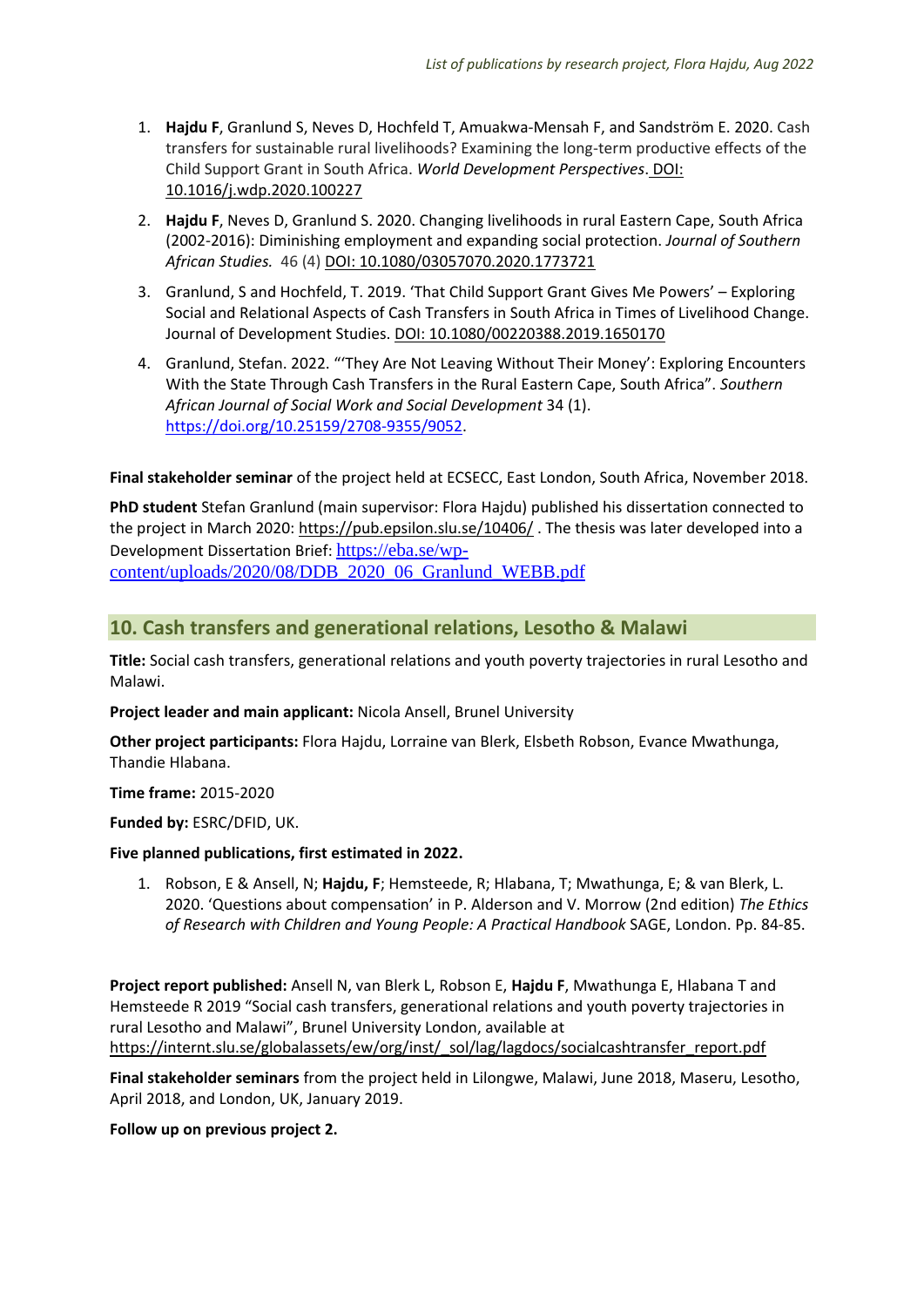# **9. Swedish agriculture in transition**

**Title:** [The prospects for Swedish farming: Agrarian change and household strategies](http://www.slu.se/en/departments/urban-rural-development/research/rural-development/projects/prospects/)**.** 

**Project leader:** Flora Hajdu

**Other project participants:** Cecilia Waldenström, Camilla Eriksson, Erik Westholm (main applicant)

**Time frame:** 2016-2020

**Funded by:** Formas with 3 million SEK.

#### **Four planned journal publications, first estimated in 2021.**

1. Eriksson, C. & **Hajdu, F**. 2021. "You have to focus all your energy on being a parent": Barriers and opportunities for Swedish farmers to be involved fathers. Journal of Rural Studies (83) 88–95.

**Project report: Hajdu F,** Eriksson C, Waldenström C and Westholm E. 2020. Sveriges förändrade lantbruk – Lantbrukarnas egna röster om förändringar sedan 1990-talet och strategier inför framtiden. SLU Future Food Reports 11, Sveriges lantbruksuniversitet, SLU Future Food. [https://www.slu.se/globalassets/ew/org/centrb/fu-food/publikationer/future-food-reports/slu](https://www.slu.se/globalassets/ew/org/centrb/fu-food/publikationer/future-food-reports/slu-futurefood_rapport_11.pdf)[futurefood\\_rapport\\_11.pdf](https://www.slu.se/globalassets/ew/org/centrb/fu-food/publikationer/future-food-reports/slu-futurefood_rapport_11.pdf)

**Stakeholder online meeting** May 29<sup>th</sup> 2020, organised by Future Food, SLU.

### **8. Swedish-Norwegian carbon forestry in Uganda**

**Title:** Conservation for carbon or communities? Swedish carbon forestry in Uganda

**Project leader and main applicant:** Flora Hajdu

**Other project participants:** Klara Fischer

**Time frame:** 2013-2016

**Funded by:** Vetenskapsrådet (Swedish Research Council) with 2,6 million SEK

**Follow—up:** Project followed up by two new projects (see project 12 and 13 above)

#### **Publications**:

Fischer, K., Giertta, F., & **Hajdu, F**. (2019). Carbon-binding biomass or a diversity of useful trees? (Counter) topographies of carbon forestry in Uganda. *Environment and Planning E: Nature and Space.* 2 (1) 178-199 DOI: [10.1177/2514848618823598](https://doi.org/10.1177%2F2514848618823598)

Fischer K, **Hajdu F** 2018 The importance of the will to improve: how 'sustainability' sidelined local livelihoods in a carbon-forestry investment in Uganda. *Journal of Environmental Policy and Planning.* 20 (3) 328-34[1 DOI: 10.1080/1523908X.2017.1410429](https://doi.org/10.1080/1523908X.2017.1410429)

**Hajdu F**, Fischer K, Penje O 2016 Questioning the use of 'degradation' in climate mitigation: A case study of a forest carbon CDM project in Uganda. *Land Use Policy*. [59](http://www.sciencedirect.com/science/journal/02648377/59/supp/C) (31) 412–422. Available Open Access. DOI: [10.1016/j.landusepol.2016.09.016](https://doi.org/10.1016/j.landusepol.2016.09.016)

Fischer K, **Hajdu F**, Cavallin Giertta F 2016 Commentary on the paper by Lyons and Westoby "Carbon colonialism and the new land grab: Plantation forestry in Uganda and its livelihood impacts", *Journal of Rural Studies.* (47) 267-268. DOI: [10.1016/j.jrurstud.2016.06.014](https://doi.org/10.1016/j.jrurstud.2016.06.014)

**Hajdu F**, Fischer K 2017. Problems, causes and solutions in the forest carbon discourse: A framework for analysing degradation narratives. *Climate and Development. 9 (6)* 537-547 DOI:10.1080/17565529.2016.1174663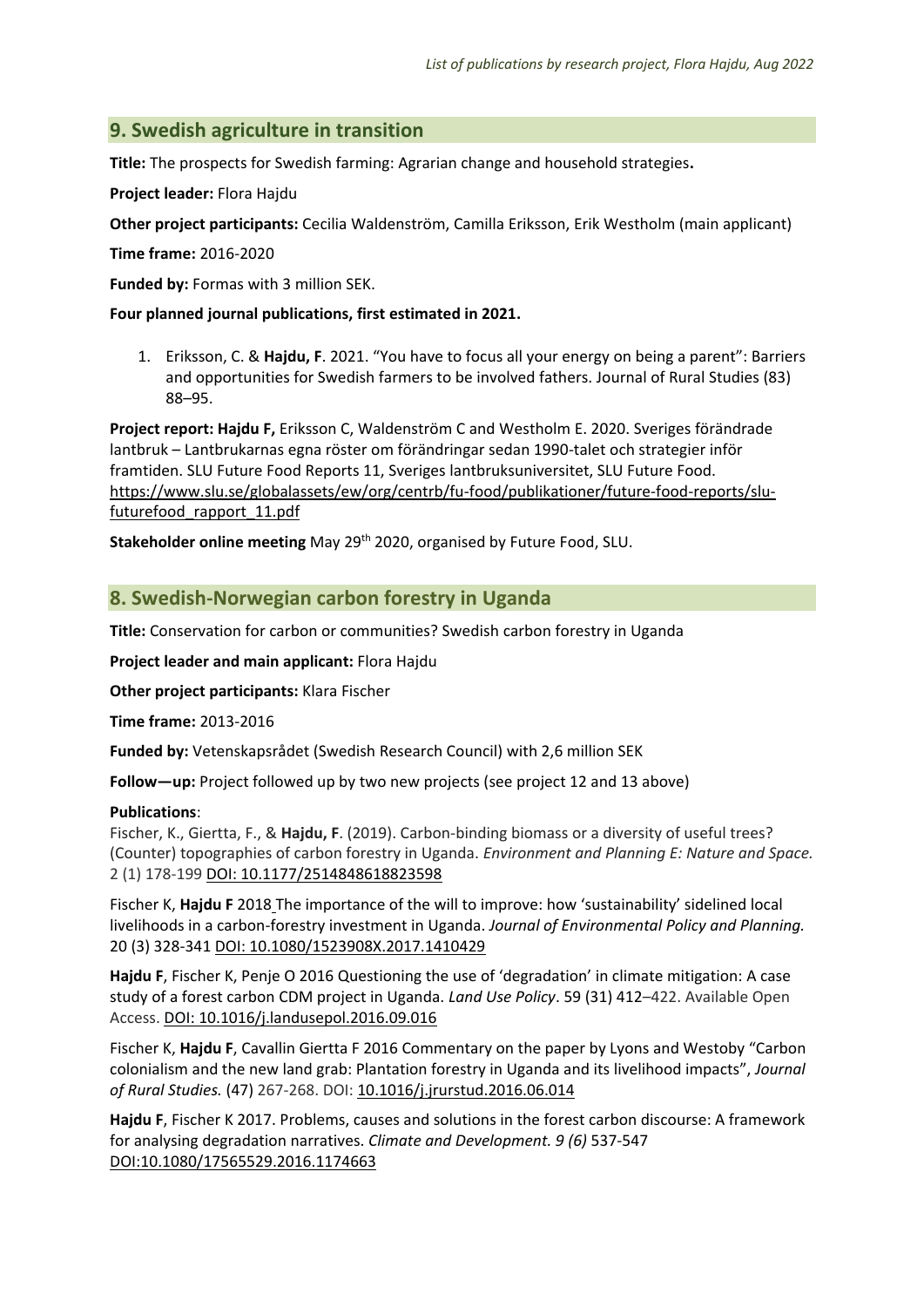#### **Project report:**

**Hajdu F** and Fischer K 2016. Conservation for Carbon or Communities? Swedish carbon purchases through forest plantations in Uganda. Final report from a research project funded by the Swedish Research Council. SLU, Ultuna.

[https://internt.slu.se/globalassets/ew/org/inst/\\_sol/lag/lagforskning/final\\_report.pdf](https://internt.slu.se/globalassets/ew/org/inst/_sol/lag/lagforskning/final_report.pdf)

**Final stakeholder seminar** of project held in Stockholm Dec 2016.

# **7. Large-scale agricultural investments in Tanzania**

**Title:** Large scale agro investments in Africa – impacts on smallholder land access and food security.

**Project leader and main applicant:** Kjell Havnevik (retired), Flora Hajdu project leader since 2015

**PhD student in project:** Linda Engström (main supervisor: Flora Hajdu)

**Time frame:** 2012-2016

**Funded by:** Swedish Research Council and Formas

**Publications:** (*Several other papers published by other project participants).* 

Engström L, **Hajdu F** 2018 Conjuring 'Win-World' – Resilient Development Narratives in a Large-Scale Agro-Investment in Tanzania. Journal of Development Studies. Published online 1 March 2018. DOI: 10.1080/00220388.2018.1438599

**PhD student** Linda Engströms PhD defended her thesis in September 2018, available here: <https://pub.epsilon.slu.se/15590/> and later published it also as a development dissertation brief: <https://eba.se/wp-content/uploads/2020/01/DDB-2020-01-Engstr%C3%B6m-webb-1.pdf>

### **6. Impacts of AIDS on rural livelihoods in Uganda**

**Project main applicant:** Janet Seeley, Medical Research Council of Uganda. I was invited in 2013 as first co-supervisor and co-author, later main supervisor in 2014.

**Other project participants:** Jovita Amurwon, Dominic Bukenya Yiga, Flora Hajdu

#### **Publications**:

Amurwon J, **Hajdu F**, Bukenya Yiga D, and Seeley J 2017 "Helping my neighbour is like giving a loan…" –the role of social relations in chronic illness in rural Uganda. *BMC Health Services Research* 17:705 Available Open Access: DOI 10.1186/s12913-017-2666-5

Amurwon J, **Hajdu F**, Seeley J 2015 The relevance of timing of illness and death events in the household life cycle for coping outcomes in rural Uganda in the era of HIV. *International Journal for Equity in Health* 14:105 DOI: 10.1186/s12939-015-0253-0. Available Open Access: <http://www.equityhealthj.com/content/14/1/105>

Amurwon J. "It's Like I Never Had a Child of My Own": Care and Support for the Elderly in a Changing Socioeconomic Context in Rural Uganda. J Gerontol B Psychol Sci Soc Sci. 2019 Oct 4;74(8):1483- 1491. doi: 10.1093/geronb/gby094. PMID: 30124930.

**PhD student** Jovita Amurwon, (Flora Hajdu, main supervisor), defended her thesis including the three papers above in October 2019, available here: <https://pub.epsilon.slu.se/10406/>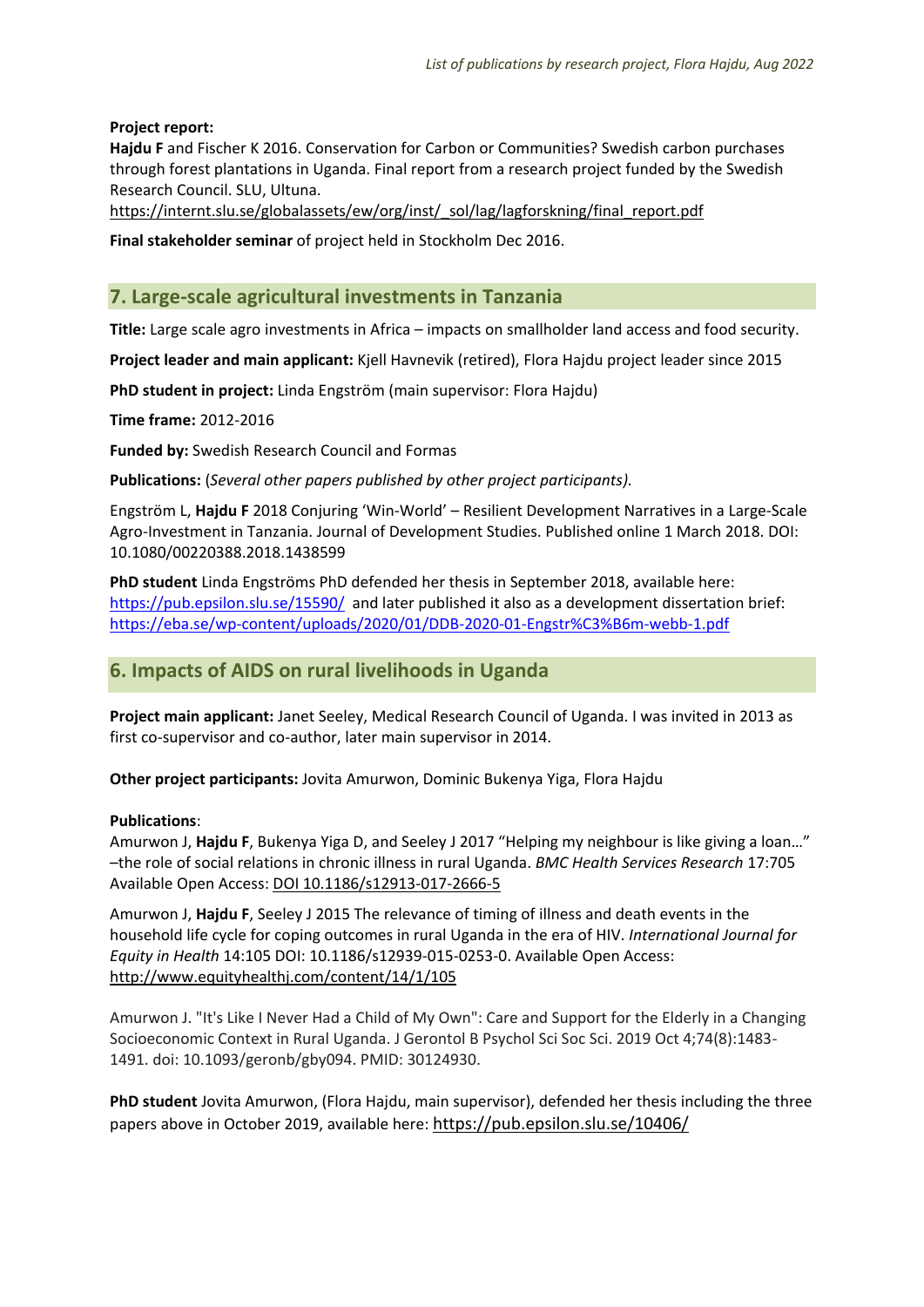# **5. Popular science paper, consolidating several research projects**

**Hajdu, F** 2015 Lokala perspektiv kring hållbar försörjning på landsbygden i södra Afrika. *Ymer 2014 - Resurser och politik i Afrika: Lokala perspektiv på globala processer.* Svenska sällskapet för antropologi och geografi (SSAG).

# **4. Agricultural development interventions in South Africa**

*Title: Global Patterns of Production and Consumption: Current Problems and Future Possibilities*

**Project leader and main applicant:** Torbjörn Rydberg

**Other project participants:** Flora Hajdu, Klara Fischer, Christian Alarcón, Eva Friman, Gloria Gallardo, Daniel Bergquist, Lennart Salomonsson, Charlotta Lagerberg-Fogelberg, Otavio Cavalett

**Time frame:** 2008-2011

**Funded by:** Swedish Research Council/ Development research

#### **Publications:**

Fischer K, **Hajdu F** 2015 Does raising maize yields lead to poverty reduction? A study of the 'Massive Food Production Programme' in South Africa*. Land Use Policy* 46, 304-13*.* [DOI:10.1016/j.landusepol.2015.03.015](http://dx.doi.org/10.1016/j.landusepol.2015.03.015)

**Hajdu F**, Jacobson K, Salomonsson L, Friman E 2012 "But tractors can't fly": A transdisciplinary analysis of neoliberal agricultural development interventions in South Africa. *International Journal of Transdisciplinary Research* 6 (1) 24-51*.*

Alarcón C, Bergquist D, Bjureby E, Friman E, Gallardo G, **Hajdu F**, Jacobson K, Johansson S, Lagerberg Fogelberg C, and Rydberg T 2008 Understanding Global Patterns of Production and Consumption: Prospects of an Interdisciplinary Approach. In B. Frostell, Å. Danielsson, L. Hagberg, B.-O. Linnér, E. Lisberg Jensen, (eds). *Science for Sustainable Development - The Social Challenge with Emphasis on Conditions for Change*. Proceedings from the 2<sup>nd</sup> VHU Conference Linköping 6-7 September 2007, VHU.

#### **Final stakeholder report:**

**Hajdu F**. Friman E. Jacobson K. Salomonsson L. 2010. *Governmental Interventions in Rural Agricultural Livelihoods in Eastern Cape, South Africa. Stakeholder Report*.

**Final stakeholder seminar** in East London, South Africa, Oct 2010.

**PhD student** Klara Jacobson (Fischer), (Flora Hajdu co-supervisor), published her dissertation connected to the project in June 2013: <https://pub.epsilon.slu.se/10406/>

### **3. Gendered effects of employment in factories in Lesotho**

**Title:** Trading Out of Poverty? The Socio-Spatial Impacts of Lesotho's Garment Industry

**Project leader and main applicant:** Nicola Ansell

**Other project participants:** Seroala Tsoeu, Flora Hajdu,

**Time frame:** 2008-2009 **Funded by:** HSRC/DFID, UK.

**Publication:** Ansell N, Tsoeu S, **Hajdu F** 2015 Women's changing domestic responsibilities in neoliberal Africa: a relational time-space analysis of Lesotho's garment industry*. Gender, Place and Culture 22 (3)* 363-382 **DOI:** 10.1080/0966369X.2013.855712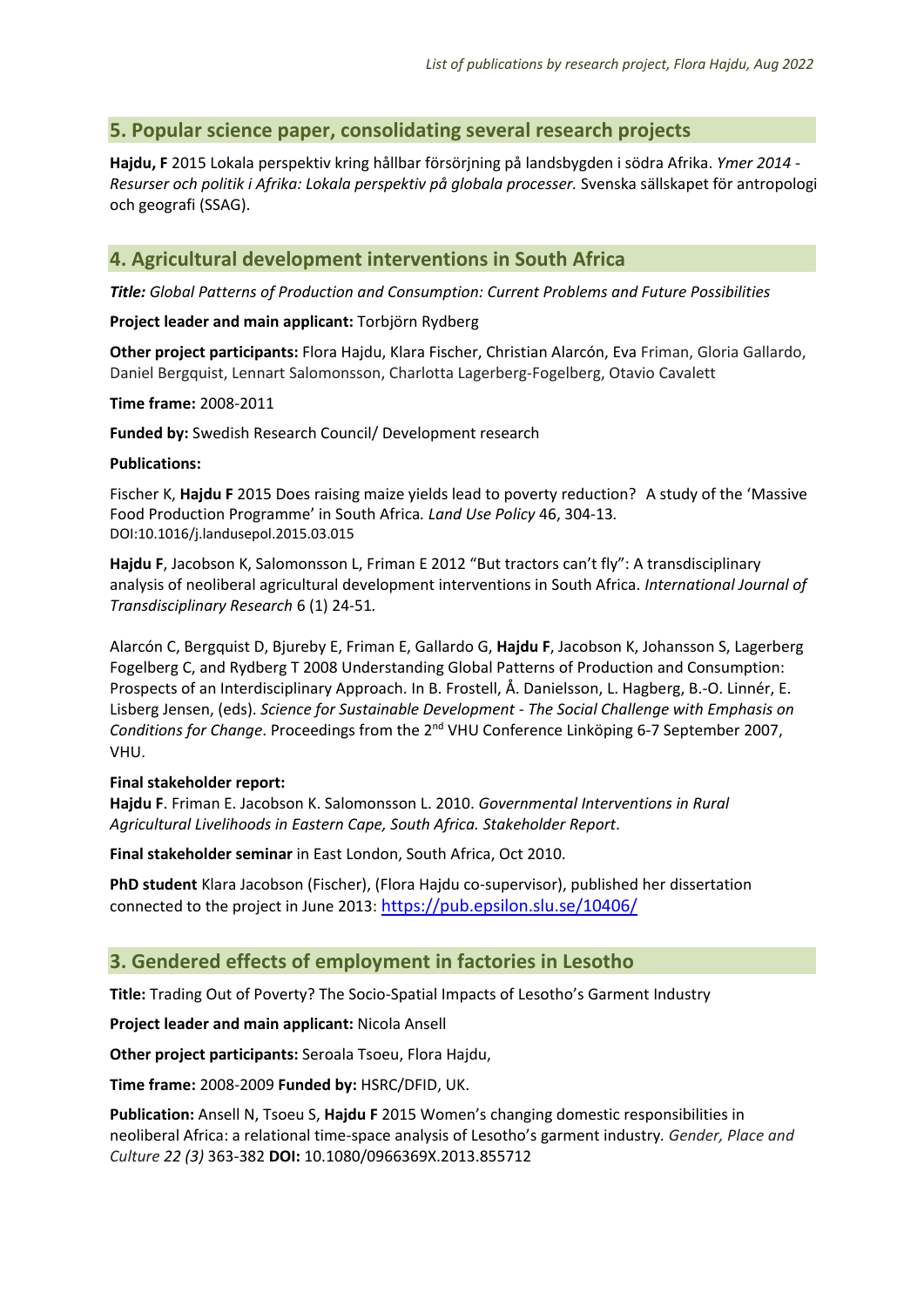### **2. AIDS effects on rural young people's livelihood opportunities**

**Title:** Averting 'New Variant Famine' in Southern Africa: Building Food Secure Rural Livelihoods with AIDS affected Young People

**Project leader and main applicant:** Nicola Ansell

**Other project participants:** Flora Hajdu, Lorraine van Blerk, Elsbeth Robson, Lucy Chipeta

**Time frame:** 2007-2008

**Funded by:** ESRC/DFID, UK

**Follow—up:** Project followed up by new project (see project 10 above)

#### **Project report to Stakeholders:**

Ansell N, Robson E, van Blerk L and **Hajdu F**. 2009. *Averting 'New Variant Famine' in Southern Africa: Building Food-secure Rural Livelihoods with AIDS-affected Young People. Stakeholder Report.* [https://assets.publishing.service.gov.uk/media/57a08b83ed915d622c000d1d/60434\\_Full\\_Research\\_R](https://assets.publishing.service.gov.uk/media/57a08b83ed915d622c000d1d/60434_Full_Research_Report.pdf) [eport.pdf](https://assets.publishing.service.gov.uk/media/57a08b83ed915d622c000d1d/60434_Full_Research_Report.pdf)

**16 Publications** (no further planned publications, see new follow-up project above)**:**

Ansell N, Hajdu F, van Blerk, L and Robson, E 2018 'My happiest time' or 'my saddest time'? The spatial and generational construction of marriage among youth in rural Malawi and Lesotho. *Transactions of the Institute of British Geographers* 43(2) 184-199. Available Open Access. DOI:10.1111/tran.12211

Ansell N, **Hajdu F**, Van Blerk L and Robson E 2017 [Fears for the future: The incommensurability of](http://www.tandfonline.com/doi/full/10.1080/14649365.2017.1344871)  [securitisation and in/securities among southern African youth.](http://www.tandfonline.com/doi/full/10.1080/14649365.2017.1344871) *Social & Cultural Geography* Pages 1- 27, Published online: 14 Jul 2017 Available Open Access: <http://dx.doi.org/10.1080/14649365.2017.1344871>

Ansell N, **Hajdu F**, van Blerk L, Robson E, 2016 AIDS-affected young people's access to livelihood assets: exploring 'new variant famine' in rural southern Africa. *Journal of Rural Studies* (46) 23–34*.* [DOI:10.1016/j.jrurstud.2016.05.008](http://dx.doi.org/10.1016/j.jrurstud.2016.05.008) Available Open Access.

Ansell N, Robson E, **Hajdu F** and van Blerk L 2014 Learning from young people about their lives: using participatory methods to research the impacts of AIDS in southern Africa. In Porter G, Townsend J and Hampshire K *Children and Young People as Knowledge Producers*. London: Routledge.

Ansell N, **Hajdu F**, Robson E and van Blerk L 2014 Reconceptualizing temporality in young lives: Exploring young people's current and future livelihoods in AIDS-affected southern Africa. *Transactions of the Institute of British Geographers* 39 (3) 333–475 DOI: 10.1111/tran.12041

**Hajdu F**, Ansell N, Robson E, van Blerk L 2013 Rural young people's opportunities for employment and entrepreneurship in globalised southern Africa: The limitations of targeting policies. *International Development Planning Review* 35 (2) 155-174.

Ansell N, van Blerk L, Robson E, **Hajdu F** 2012 The spatial construction of young people's livelihoods in rural southern Africa. *Geography* 9 (3) 135-140.

Ansell N, Robson E, **Hajdu F**, van Blerk, L 2012 Learning from young people about their lives: using participatory methods to research the impacts of AIDS in southern Africa. *Children's Geographies* 10 (2) 169-186.